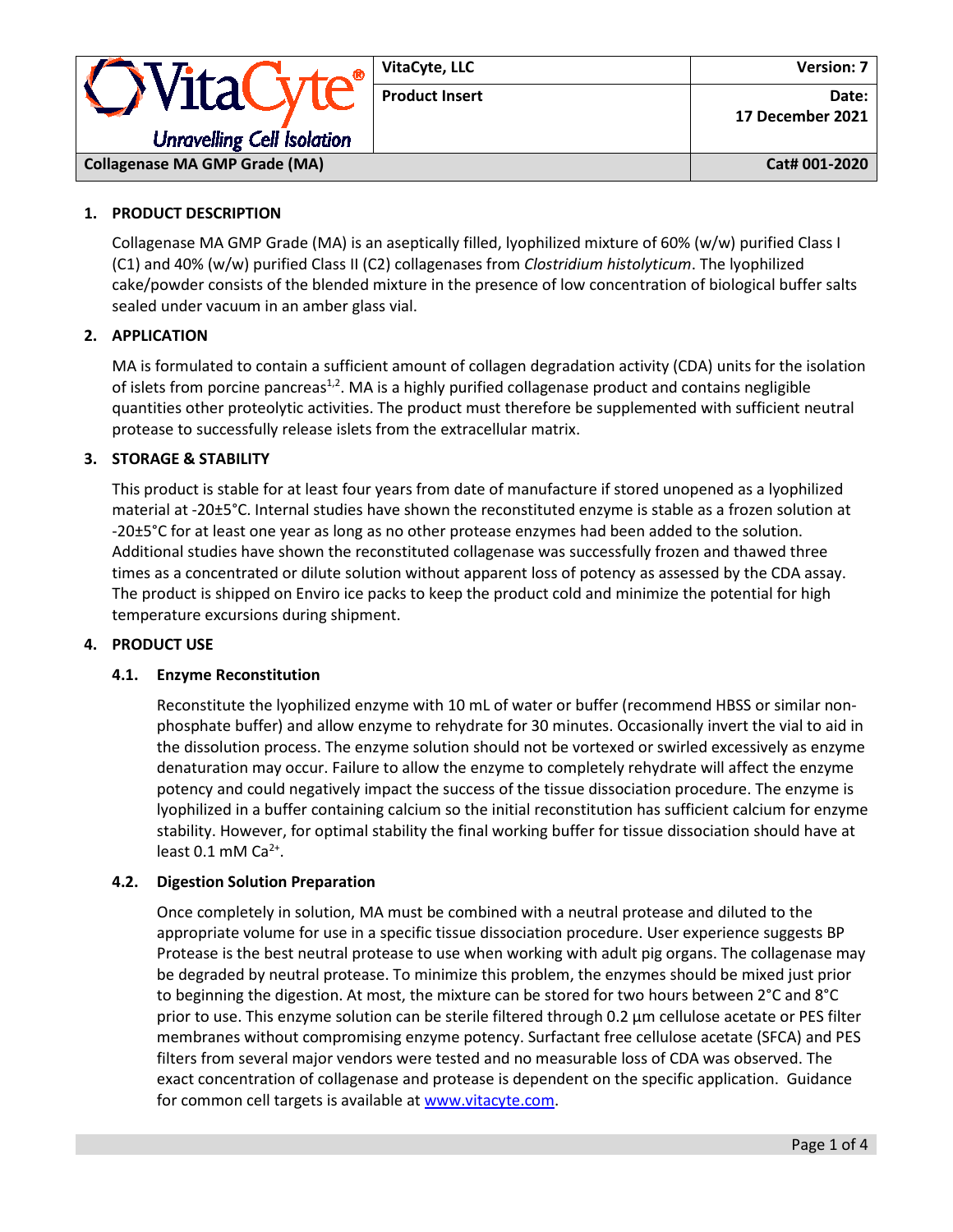

## **4.3. Digestion Optimization**

The recommendations made in this product insert represent the best guidance available based on experiences from product development activities and observations shared by users. Individual results may vary, and some optimization may be required to achieve the desired outcome. Moderate adjustments to the enzyme concentration can be made with the goal of improving stem cell yield or minimize cell damage leading to low viability. Other factors that can be adjusted include digestion time and the mechanical contribution by gentle agitation during digestion. Contact VitaCyte to discuss specific problems or optimization strategies.

## **5. TROUBLESHOOTING**

- **5.1.** Many factors contribute to the successful isolation of cells from tissue and inadvertent oversight to any of these conditions may drastically reduce the yield and viability of target cell population. While far from a complete list, the guidance below may help identify commonly encountered problems. Contact VitaCyte if this guidance does not help resolve specific issues.
- **5.2.** Prolonged or Incomplete Digestion may be caused by:
	- Loss of enzyme potency (activity)
	- Incomplete enzyme rehydration during reconstitution
	- Inappropriate enzyme dilution
	- Presence of enzyme inhibitors
	- Low incubation temperature
	- Inefficient digestion solution perfusion
- **5.3.** Low Yield and/or Cell Viability
	- Prolonged organ warm ischemia time
	- Aggressive mechanical disruption
	- Extended incubation time
	- Elevated incubation temperature
	- Inappropriate enzyme dilution

#### **6. ADDITIONAL INFORMATION**

#### **6.1. Intended Use & Regulatory**

MA is for ex-vivo use only to recover cells from tissue. Guidance for use of reagents in clinical cell transplantation procedures is governed by local Institutional Review Boards and regional Health Authorities. MA is manufactured in accordance with the principles for clinical trial material outlined in Guidance Document Q7 Good Manufacturing Practice Guidance for Active Pharmaceutical Ingredients published by the FDA and ICH in September 2016. This product is labeled as 'GMP Grade' to indicate the quality system and manufacturing facility are consistent with requirements set forth in the above document. Guidance for the qualification and acceptance of reagents used in cell therapy applications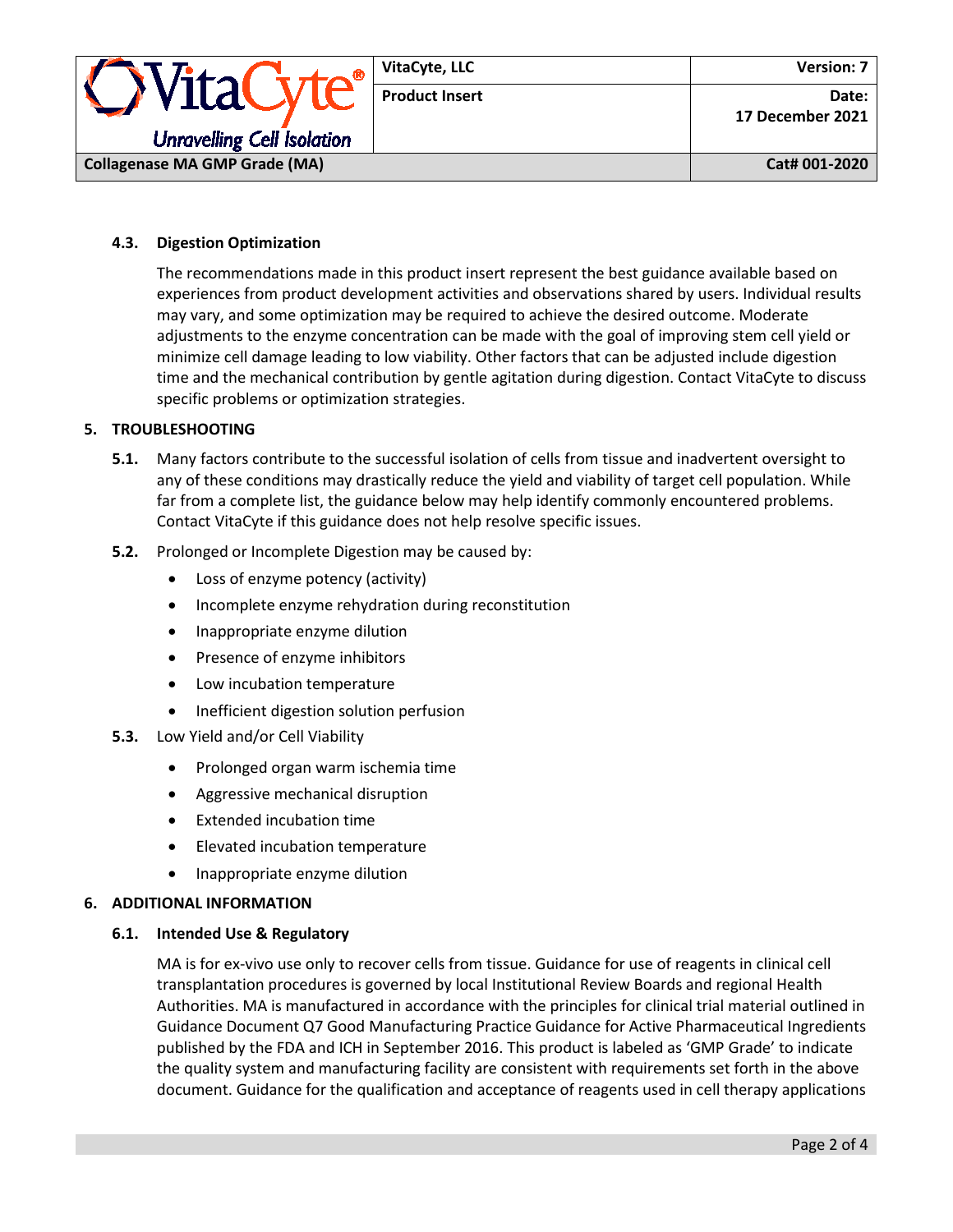| Vital                                | VitaCyte, LLC         | <b>Version: 7</b>         |  |
|--------------------------------------|-----------------------|---------------------------|--|
|                                      | <b>Product Insert</b> | Date:<br>17 December 2021 |  |
| <b>Unravelling Cell Isolation</b>    |                       |                           |  |
| <b>Collagenase MA GMP Grade (MA)</b> |                       | Cat# 001-2020             |  |

can be found in the USP General Chapter <1043> Ancillary Materials for Cell, Gene, and Tissue-Engineered Products. Further details can be found on the VitaCyte Commitment to Quality document available upon request.

## **6.2. Animal Origin**

No bovine derived animal products are used in any step of manufacturing of MA. This product is purified from culture supernatants of *C. histolyticum* that contain porcine gelatin and pancreatic enzymes derived from US and Canadian sources.

## **6.3. Manufacturing Summary**

Enzymes are purified from the culture supernatants results from the fermentation of native organisms. The purification processes use standard protein column chromatography and tangential flow filtration concentration and diafiltration techniques. The purification processes have been optimized to yield the highest purity attainable for each enzyme while minimizing undefined and contaminating protease activities. After characterization, the purified collagenases are sterile filtered in a qualified biosafety cabinet and aseptically dispensed into amber vials on activity units, lyophilized, sealed under vacuum then secured and labeled. The final lyophilized product is then further characterized to confirm each batch meets established specification ranges.

## **6.4. Activity Assessment**

VitaCyte relies on several biochemical tools to characterize and ensure the consistency of MA. The Pz-peptide substrate (Wünsch Assay) has historically been used to characterize collagenase activity<sup>4</sup>. While this assay has advantages in terms of reproducibility and historical precedence, it also has several limitations. The Wünsch Assay is strongly biased towards C2 and is not sensitive to the different molecular forms of C1. In addition, the substrate assesses the catalytic activity of the enzyme and does not assess the ability of collagenases to degrade native collagen. Degraded collagenases lacking a collagen binding domain are able to cleave the Pz-peptide substrate but are not functional in degrading native collagen. The Pz-peptide activity provides potentially misleading information about the ability of collagenase to isolation islets. The limitations of the Wünsch assay led to the development a fluorescent microplate CDA using fluorecein isothiocyanate labeled calf skin collagen fibrils as substrate<sup>5</sup>. The intact molecular form of purified C1 with two collagen binding domains (~116kDa) has approximately 10-fold higher CDA when compared the CDA found with same amount of purified C1 containing only one collagen binding domain (~100kDa) or intact C2 (~114kDa). MA is manufactured with both 116kDa and 100kDa molecular forms of C1 to provide the optimal collagenase activity for the isolation of porcine islets.

## **6.5. Additional Considerations**

In addition to the quality of the dissociation enzymes, additional factors impact the outcome of success of cell isolations including: the quality of the organ/tissue and experience of the cell isolation team. The team needs to assess many variables that affect islet recovery. These include but are not limited to the characteristics of the donor, transport of the organ/tissue, the cell isolation procedure, and subsequent cell culture.